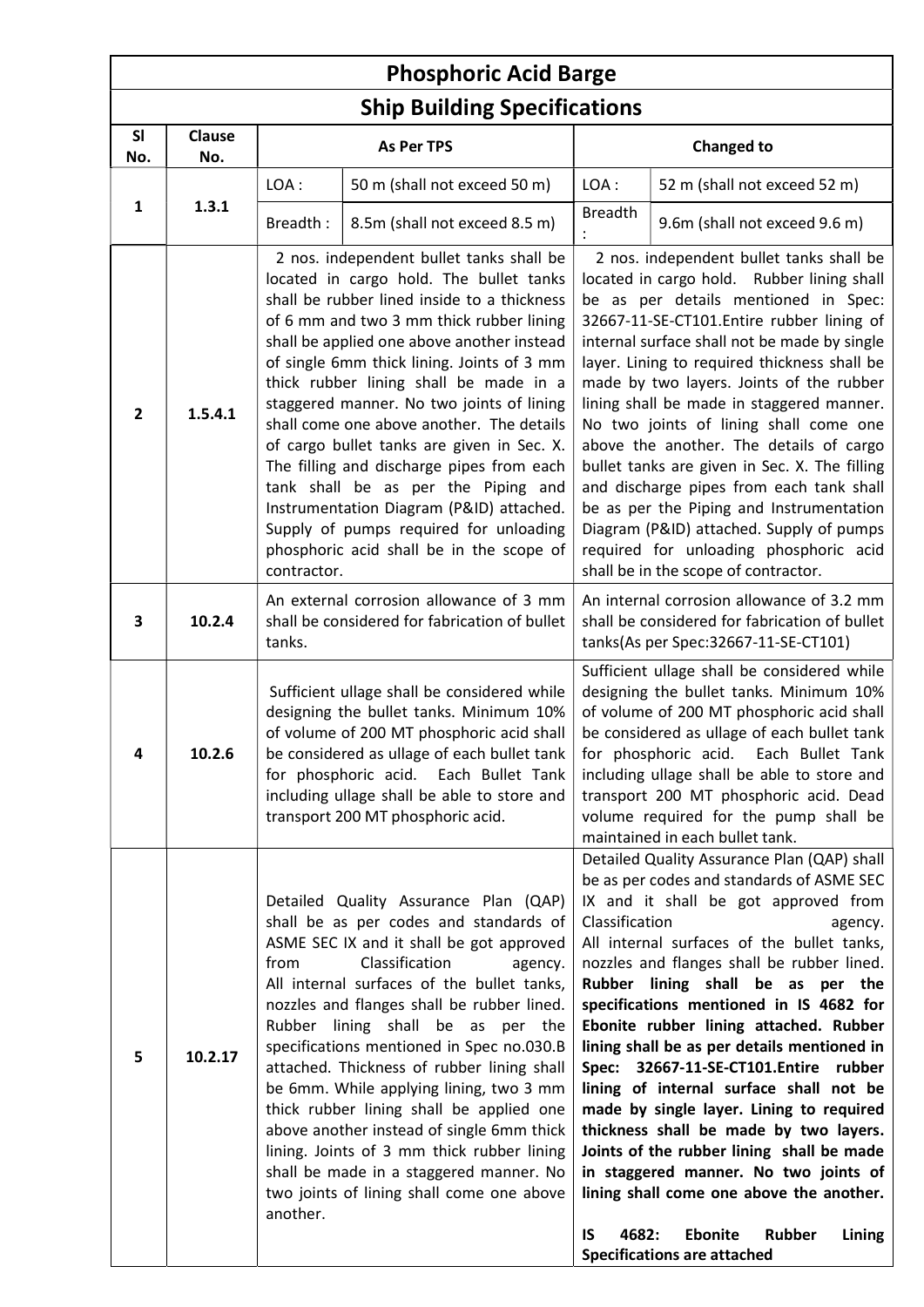| 6            | 10.4.4 | Valves shall conform ASME B16.34 & the<br>material of construction valves shall be<br>ASTM A 8290 CD4MCU (Subject to<br>approval from classification agency). All<br>shutoff valves provided shall be Ball valves.<br>Size of the ball valves shall be same as the<br>pipe. Loading & Unloading pipe lines and<br>valves shall be designed as per the<br>pressure rating and discharge of loading<br>and unloading pumps. | Valves shall conform ASME B16.34 & the<br>material of construction valves shall be<br>Alloy 20 (Subject to approval from<br>classification agency). All shutoff valves<br>provided shall be Ball valves. Size of the<br>ball valves shall be same as the pipe.<br>Loading & Unloading pipe lines and valves<br>shall be designed as per the pressure rating<br>and discharge of loading and unloading<br>pumps.                                                                                                                                                                                                                                                     |  |
|--------------|--------|---------------------------------------------------------------------------------------------------------------------------------------------------------------------------------------------------------------------------------------------------------------------------------------------------------------------------------------------------------------------------------------------------------------------------|---------------------------------------------------------------------------------------------------------------------------------------------------------------------------------------------------------------------------------------------------------------------------------------------------------------------------------------------------------------------------------------------------------------------------------------------------------------------------------------------------------------------------------------------------------------------------------------------------------------------------------------------------------------------|--|
| 7            | 10.4.9 | Dry Discharge Coupling(DDC) shall be<br>provided for both the cargo bullet tanks at<br>the shore connection as per the P&ID.                                                                                                                                                                                                                                                                                              | Dry Disconnect Coupling(DDC) shall be<br>provided for both the cargo bullet tanks at<br>the shore connection as per the P&ID.<br>Material of Construction of DDC shall be<br>Alloy 20.                                                                                                                                                                                                                                                                                                                                                                                                                                                                              |  |
| 8            | 10.5.2 | One standby vertical submersible pump<br>along with motor shall also be provided.<br>Stand by pump shall be placed on weather<br>deck at a suitable location for easier<br>accessibility. Stand by Pump shall be<br>placed in a store room build over weather<br>deck. Store room shall be provided<br>accordingly.                                                                                                       | One standby vertical submersible pump<br>along with motor shall be provided.                                                                                                                                                                                                                                                                                                                                                                                                                                                                                                                                                                                        |  |
| 9            | 10.5.7 | Unloading pump shall be designed for<br>discharging the phosphoric acid<br>and<br>pumping out water inside the bullet tanks,<br>which is used for cleaning the internal<br>surfaces of the bullet tanks                                                                                                                                                                                                                   | Unloading pump shall be designed for<br>discharging the phosphoric acid. A separate<br>drain pump shall be provided for draining<br>acid from tanks during inspection and<br>cleaning.                                                                                                                                                                                                                                                                                                                                                                                                                                                                              |  |
| 10           | 10.7.1 | A sounding pipe along with dip tape shall<br>be installed on bullet tanks for level<br>measurement of phosphoric acid.                                                                                                                                                                                                                                                                                                    | Level measurement of the bullet tanks<br>shall be done by radar. Details of the Radar<br>level measuring instrument are mentioned<br>in Spec: 32667-11-SE-L101. In addition to<br>radar level measurement a separate<br>sounding pipe along with dip tape shall be<br>installed<br>tanks for<br>bullet<br>level<br>on<br>measurement of phosphoric acid.                                                                                                                                                                                                                                                                                                            |  |
|              |        | <b>SPECIAL REQUIREMENTS OF PROJECT</b>                                                                                                                                                                                                                                                                                                                                                                                    |                                                                                                                                                                                                                                                                                                                                                                                                                                                                                                                                                                                                                                                                     |  |
| 1            | 3.7    | Rubber lining of the bullet tanks shall be<br>as per the Spec. No. 030B.                                                                                                                                                                                                                                                                                                                                                  | Rubber lining of the bullet tanks shall be as<br>per the IS: 4682                                                                                                                                                                                                                                                                                                                                                                                                                                                                                                                                                                                                   |  |
| $\mathbf{2}$ | 4.4.3  | The bullet tanks shall be rubber lined to a<br>thickness of 6 mm as per the guidelines<br>given in the Spec. 030B. While applying<br>lining, two 3 mm thick rubber lining shall<br>be applied one above another instead of<br>single 6mm thick rubber lining. Joints of<br>3mm thick rubber lining shall be made in<br>staggered manner. No two joints shall<br>come one above another.                                   | All internal surfaces of the bullet tanks,<br>nozzles and flanges shall be rubber lined.<br>Rubber lining shall be as per the<br>specifications mentioned in IS 4682 for<br>Ebonite rubber lining attached. Rubber<br>lining shall be as per details mentioned in<br>Spec: 32667-11-SE-CT101.Entire rubber<br>lining of internal surface shall not be made<br>by single layer. Lining to required thickness<br>shall be made by two layers. Joints of the<br>rubber lining shall be made in staggered<br>manner. No two joints of lining shall come<br>above<br>the<br>another.<br>one<br>4682:<br>Ebonite<br>Rubber<br>IS<br>Lining<br>Specifications are attached |  |